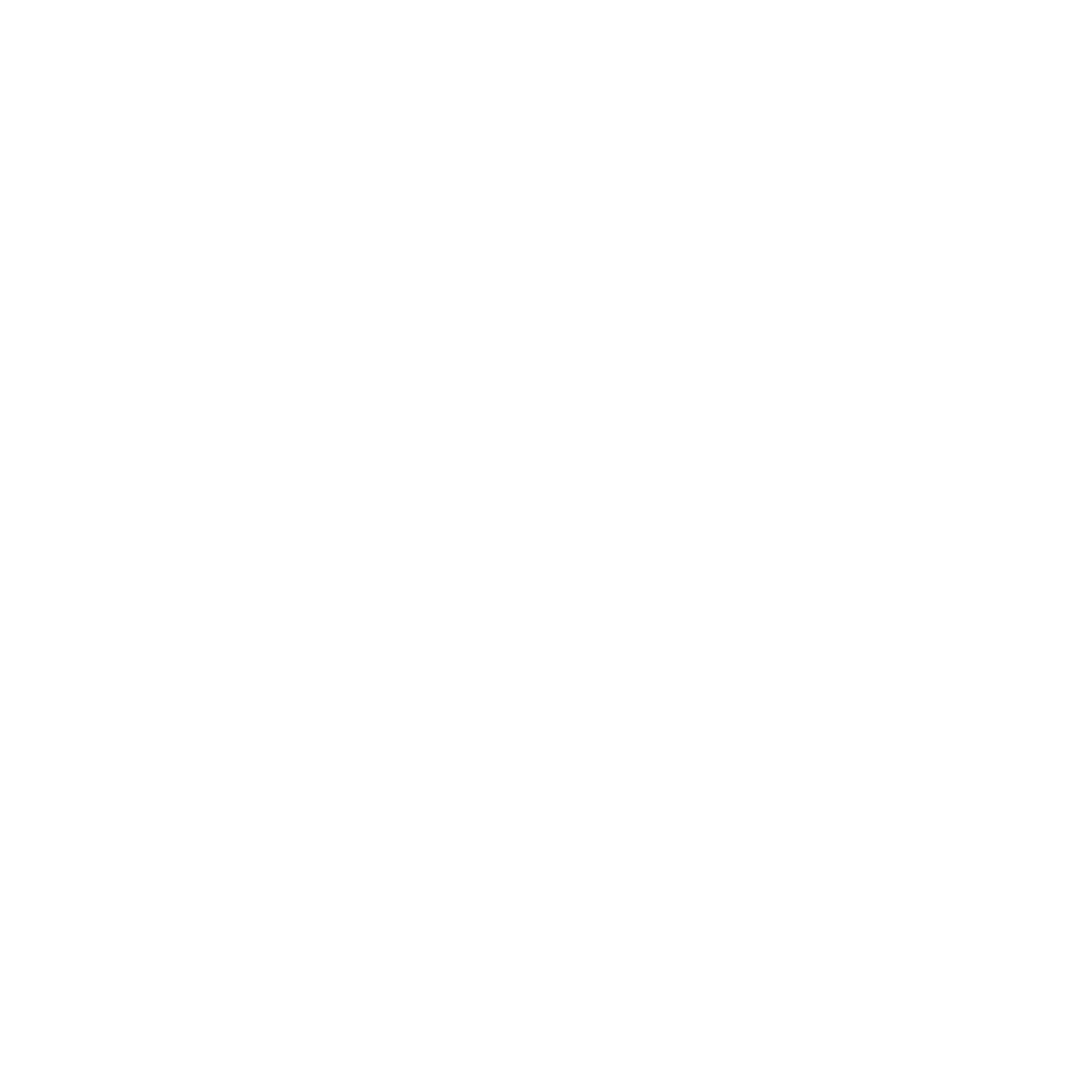### **REFLECTIVE LEARNING**

When formal and informal learning meet, there is room for reflective learning to be created. Instead of seeing the difference between these two types of learning, see them as how they can complete each other. A dynamic can be created in the meeting between the formal and informal, between the directly experienced and the communicated, between the practical and theoretical.

The illustration below shows how competence involves a combination of practical and theoretical knowledge.

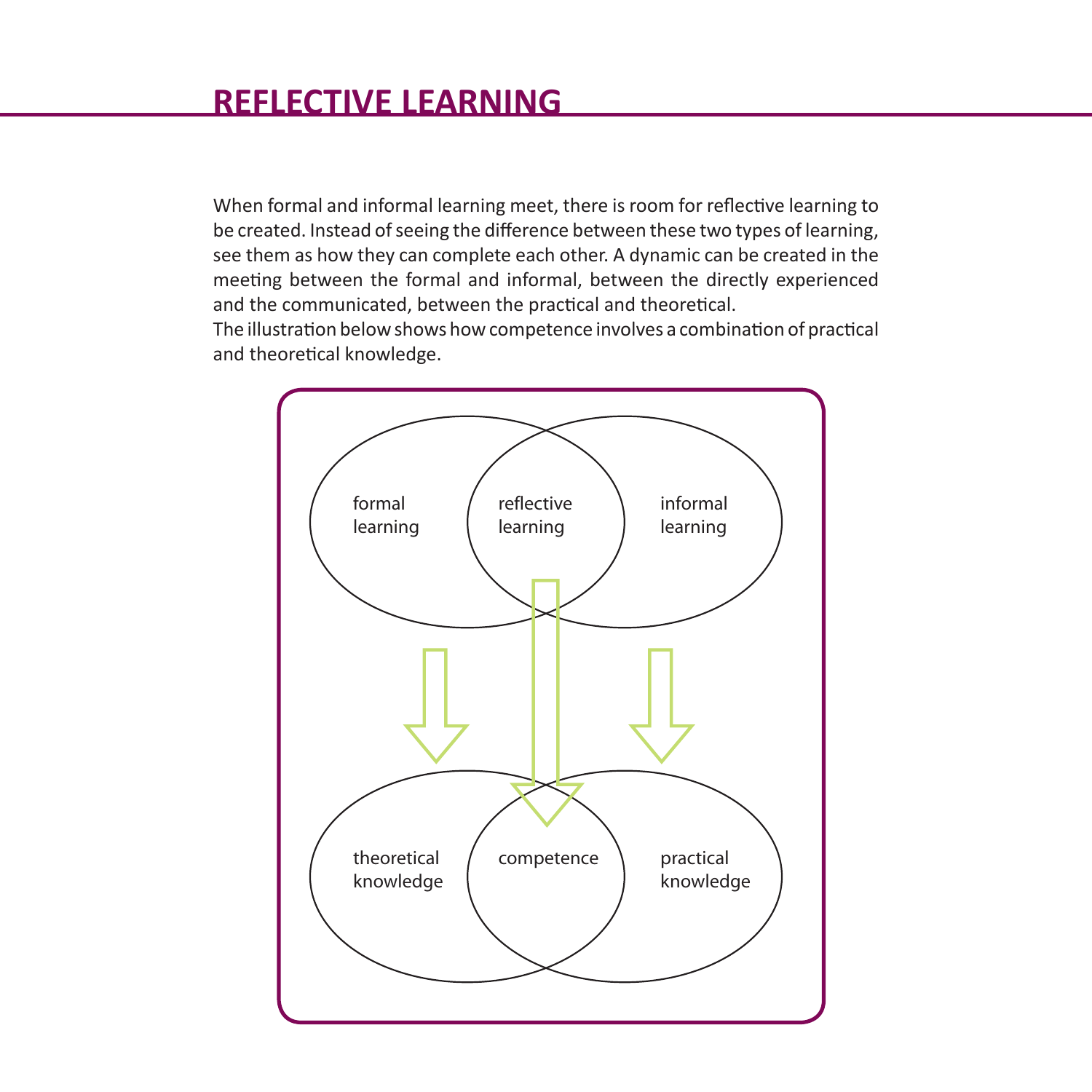#### **CONCEPT**

Often e-learning is presented as a simple solution to a complicated problem. It is very technical and oriented towards the individual. But can e-learning and workplace learning be combined to strengthen motivation and create something meaningful?

The concept takes its starting point in the idea of the workplace being part of the supporting structure for the e-learning. The e-learning is still a part of the structure, with the advantages this can give towards learning. By looking at what the supporting structure could be, a focus is taken towards the workplace being part of the everyday learning situation. Often a formal education entails better opportunities to pick up the informal learning on the workplace, and vice versa. Workplace learning becomes interesting because of this perspective on knowledge. The workplace becomes a learning space and the connection between theory and practice can happen in a natural way. The workplace becomes the learning space and provides information needed for the employee to learn.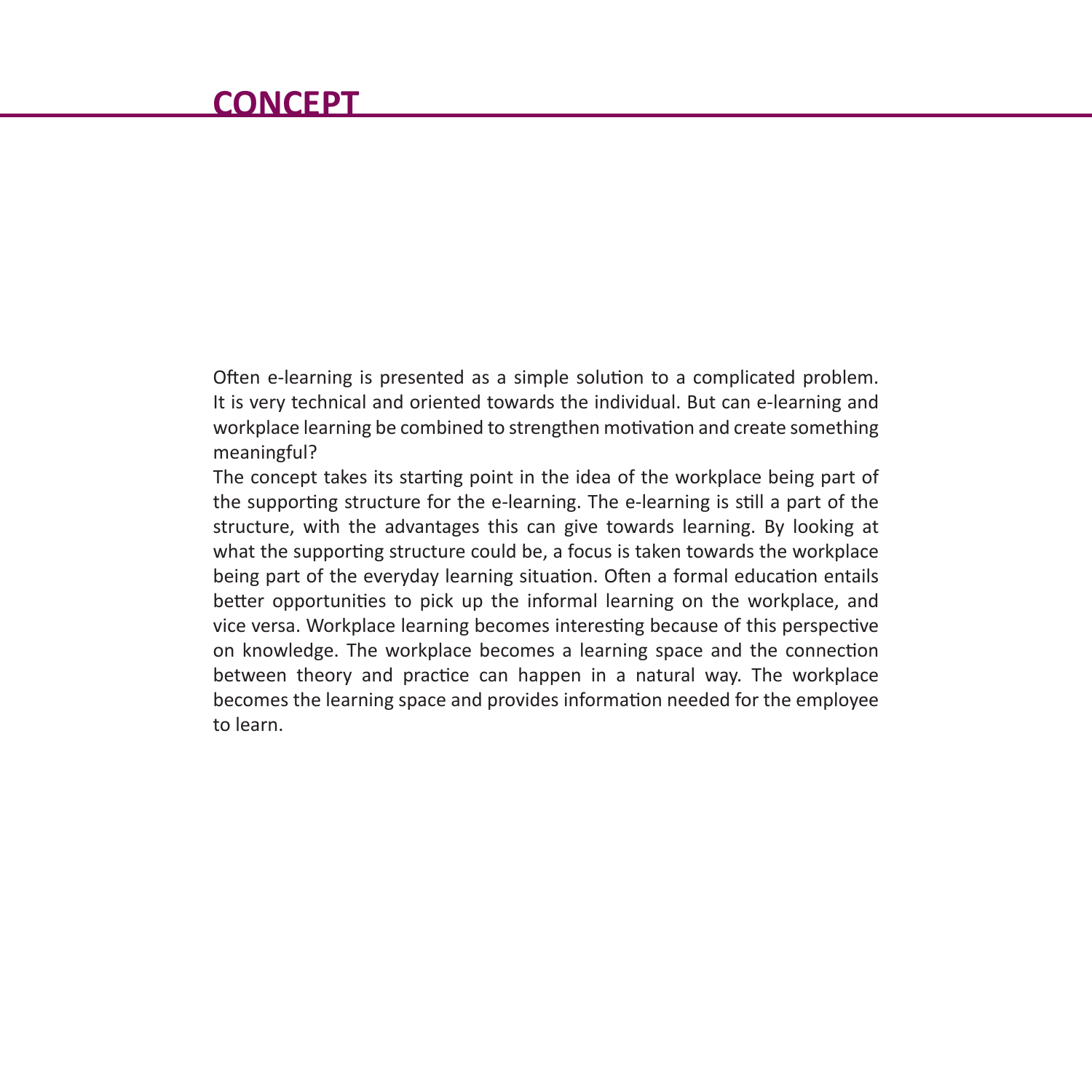

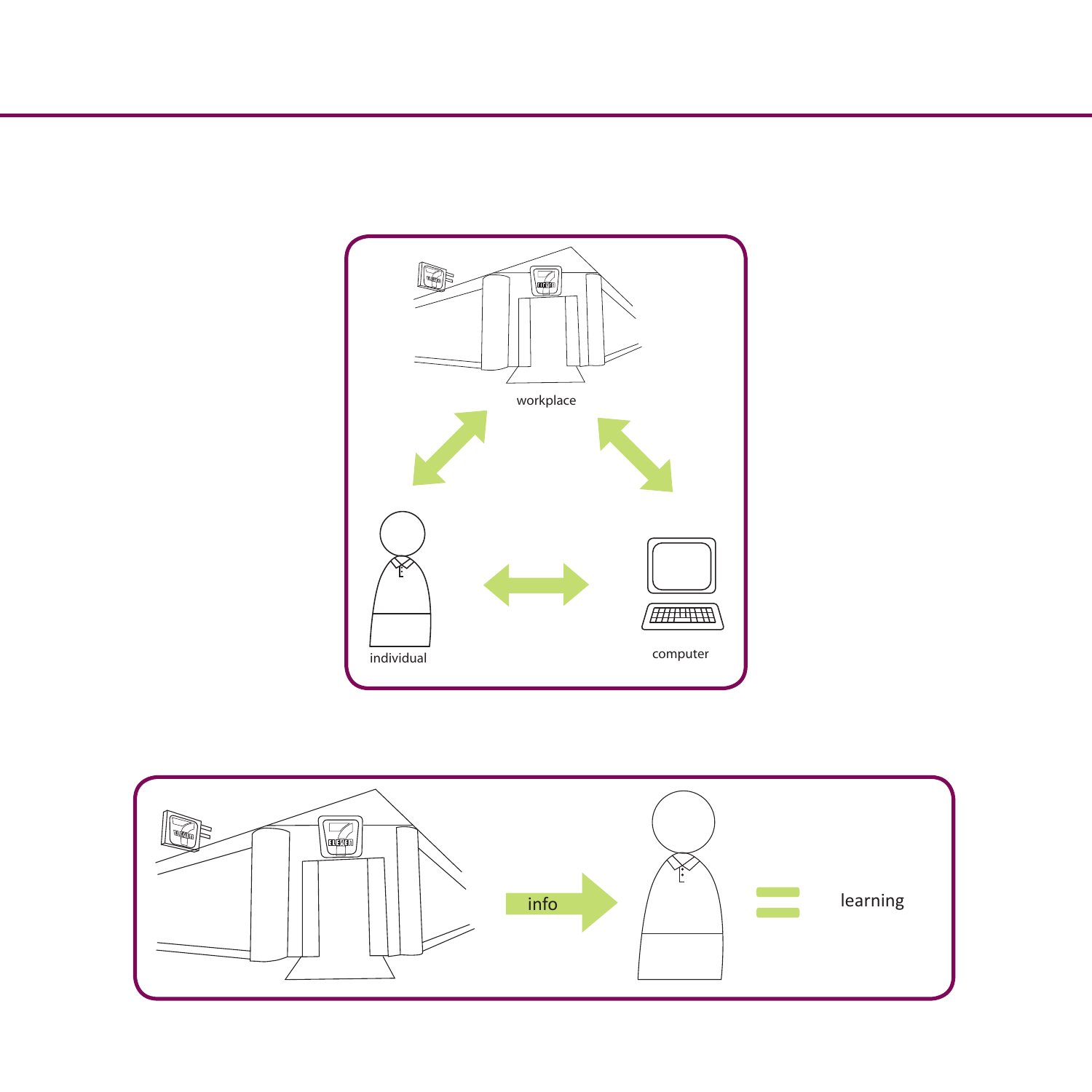The workplace can provide two types of information to the employee. They need to learn from two aspects of working in 7-eleven.

The first one is functional information, which primarily is provided through the store manager, or the computer through headquarters, e-learning or other sources that provide information on specific things in the store. This could be on handling products or machines in the store.

The second aspect they need to learn about is the practical. The information for this part of learning comes primarily from other employees working in the 7-eleven store, or from other stores, and from the store manager. This type of information contains the aspect of 7-eleven identity, how to act and show the proper 7-eleven behaviour, it is more a social type of information than the functional information.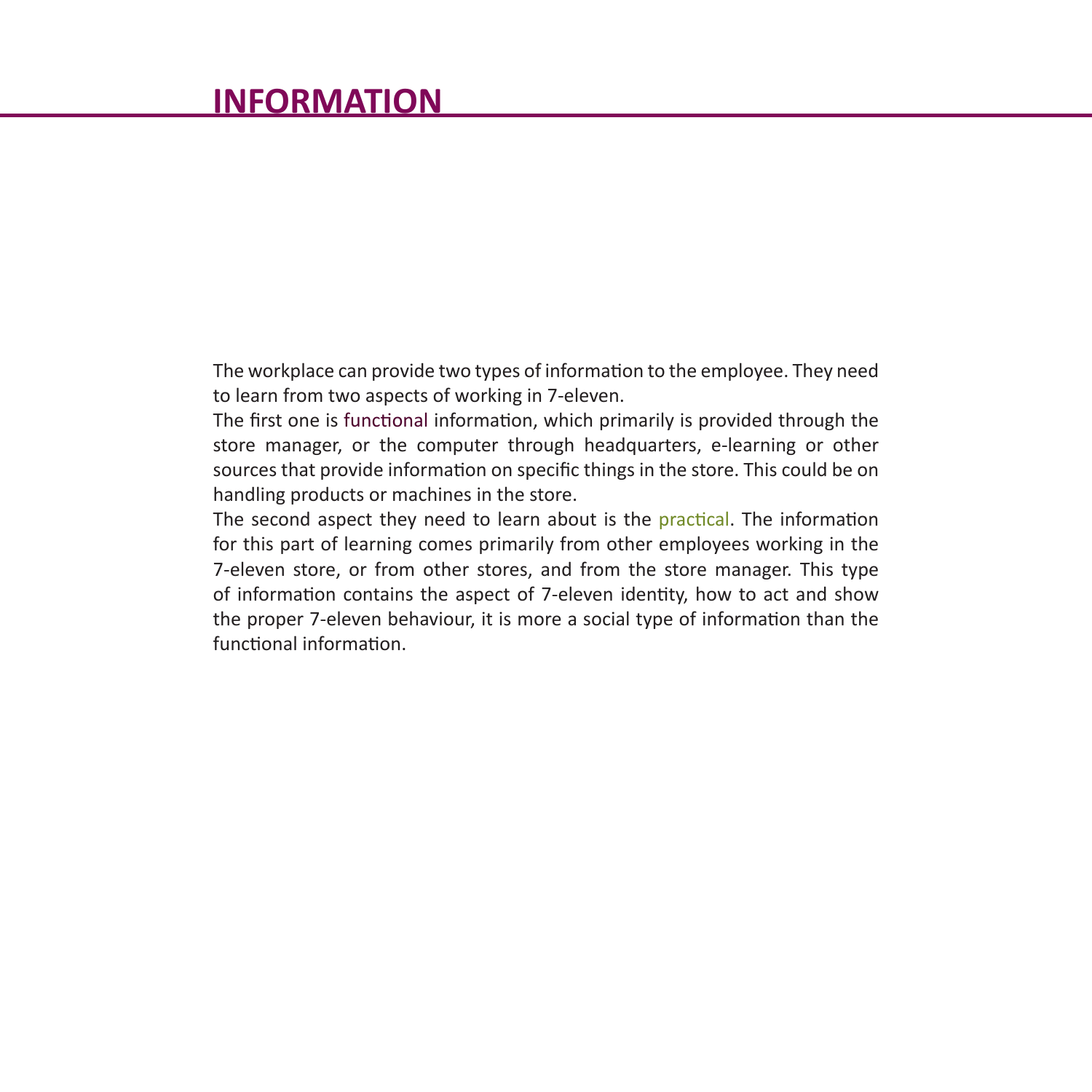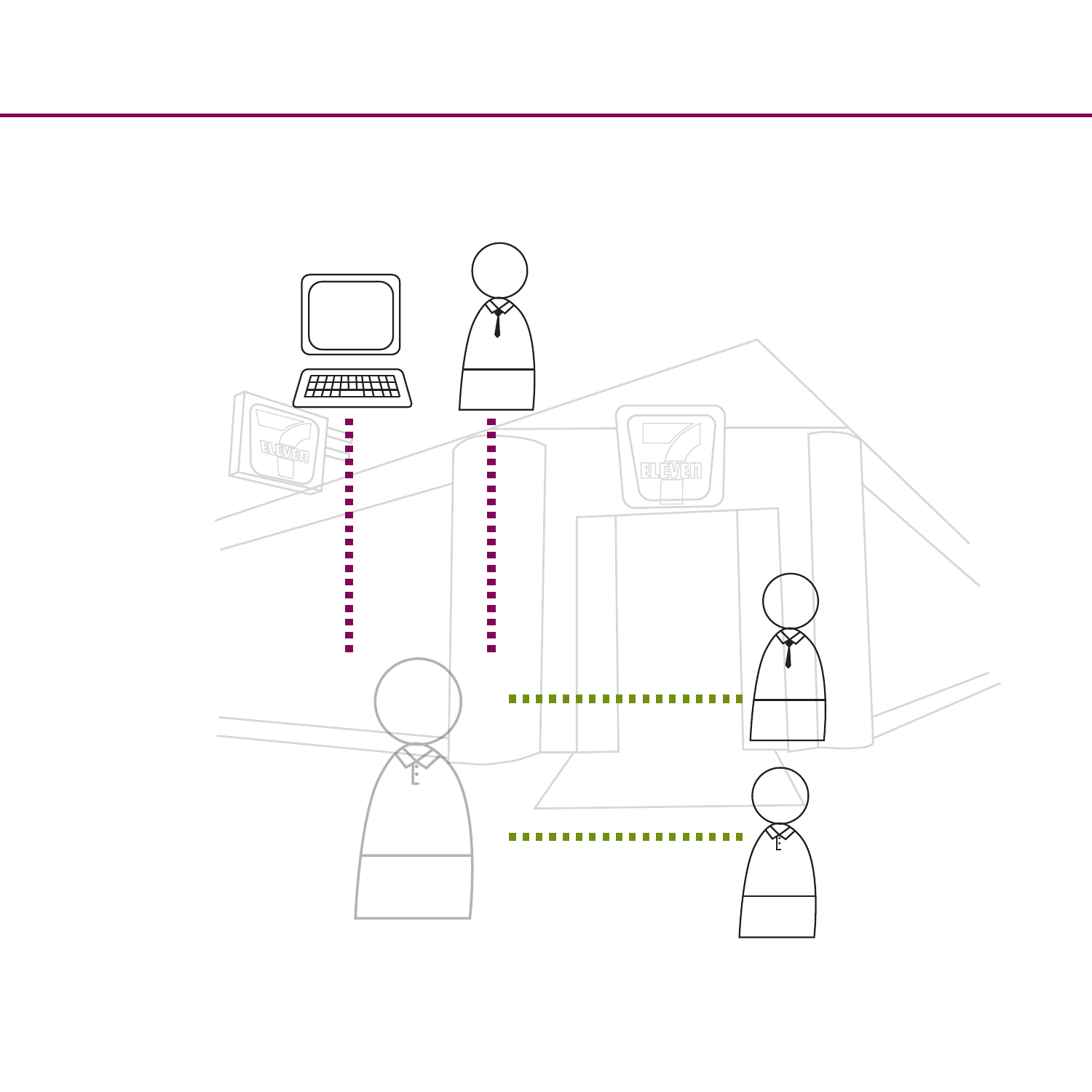#### **ROLE OF PDA**

The main role of the PDA in the service of workplace learning is that it delivers the information provided by the workplace and communicates it to the employee. It is a communication tool between the different actors involved in the service, and it is the main tool in motivating the employees to live out the identity of 7 eleven and see that they can develop their competences while still finding their work interesting.

When using the PDA the employee needs to log on with a username and password and then they have a personal account so the PDA recognizes the person and other people know who they are when communicating. The PDA contains a technology, which makes it possible for it to recognize different areas of the store where the employee needs to learn.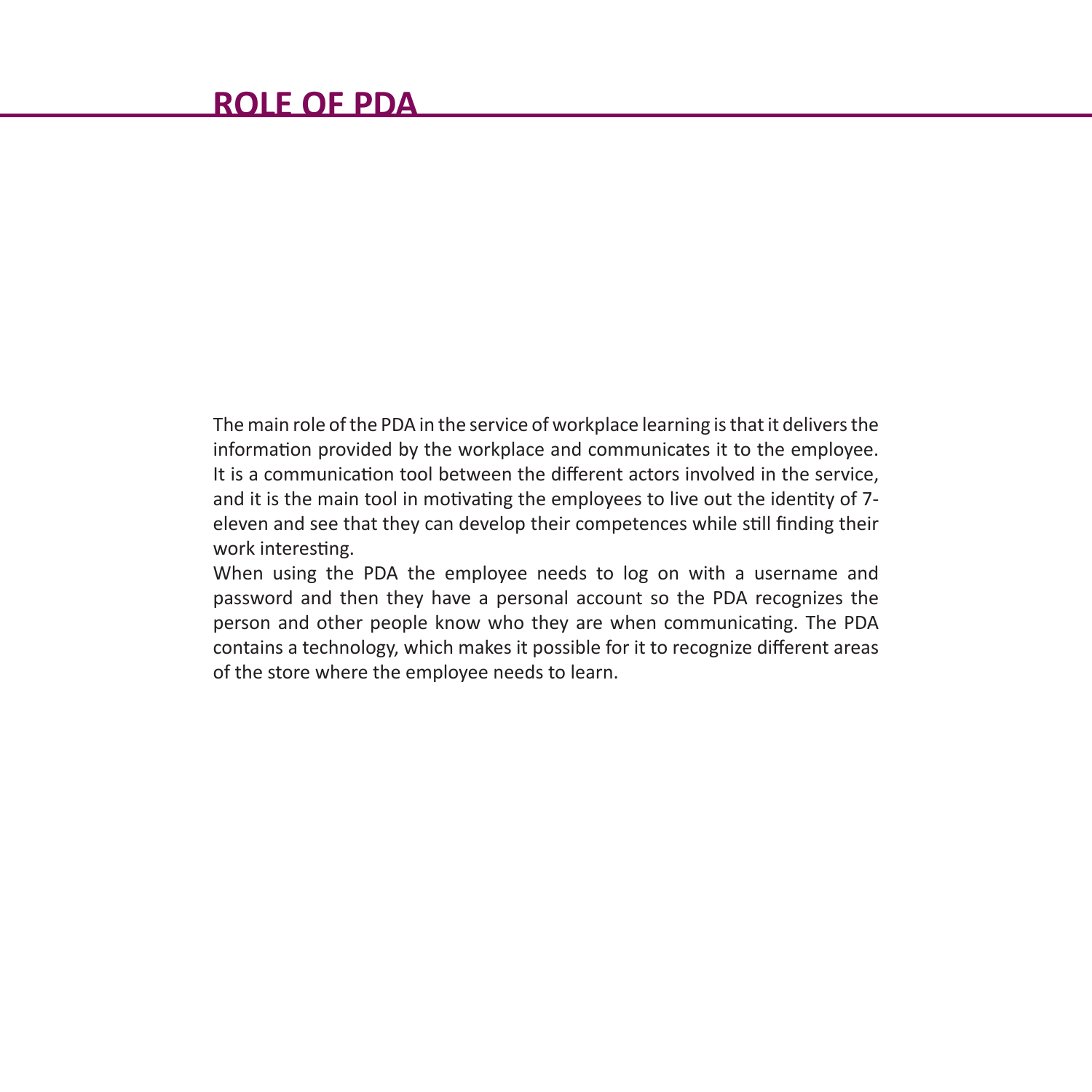

**account where they log on with username and password**



**RFID**



**together with workplace provides info to employee**



**learning tool**



**communication tool between different actors in the service**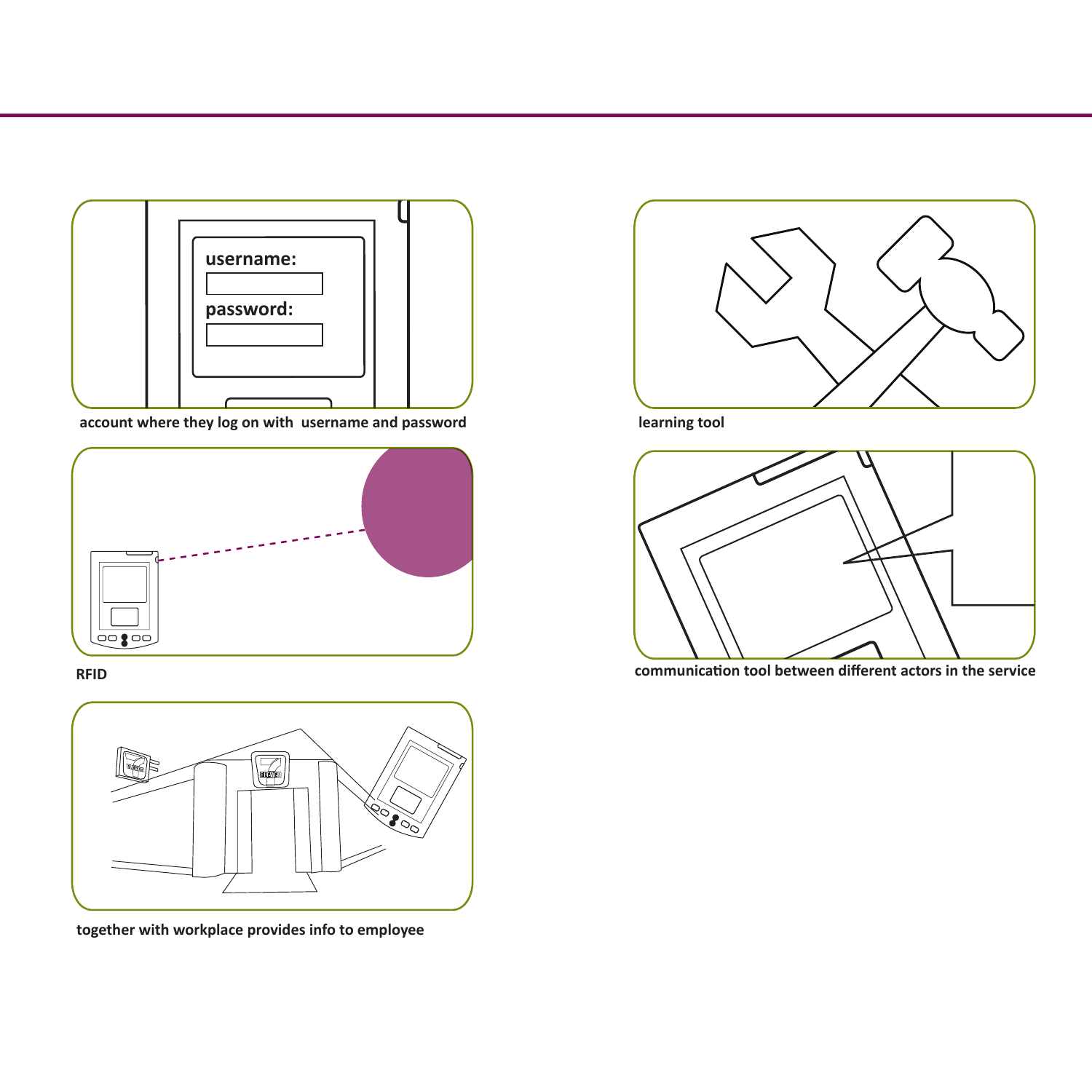# **FUNCTIONAL LEARNING**

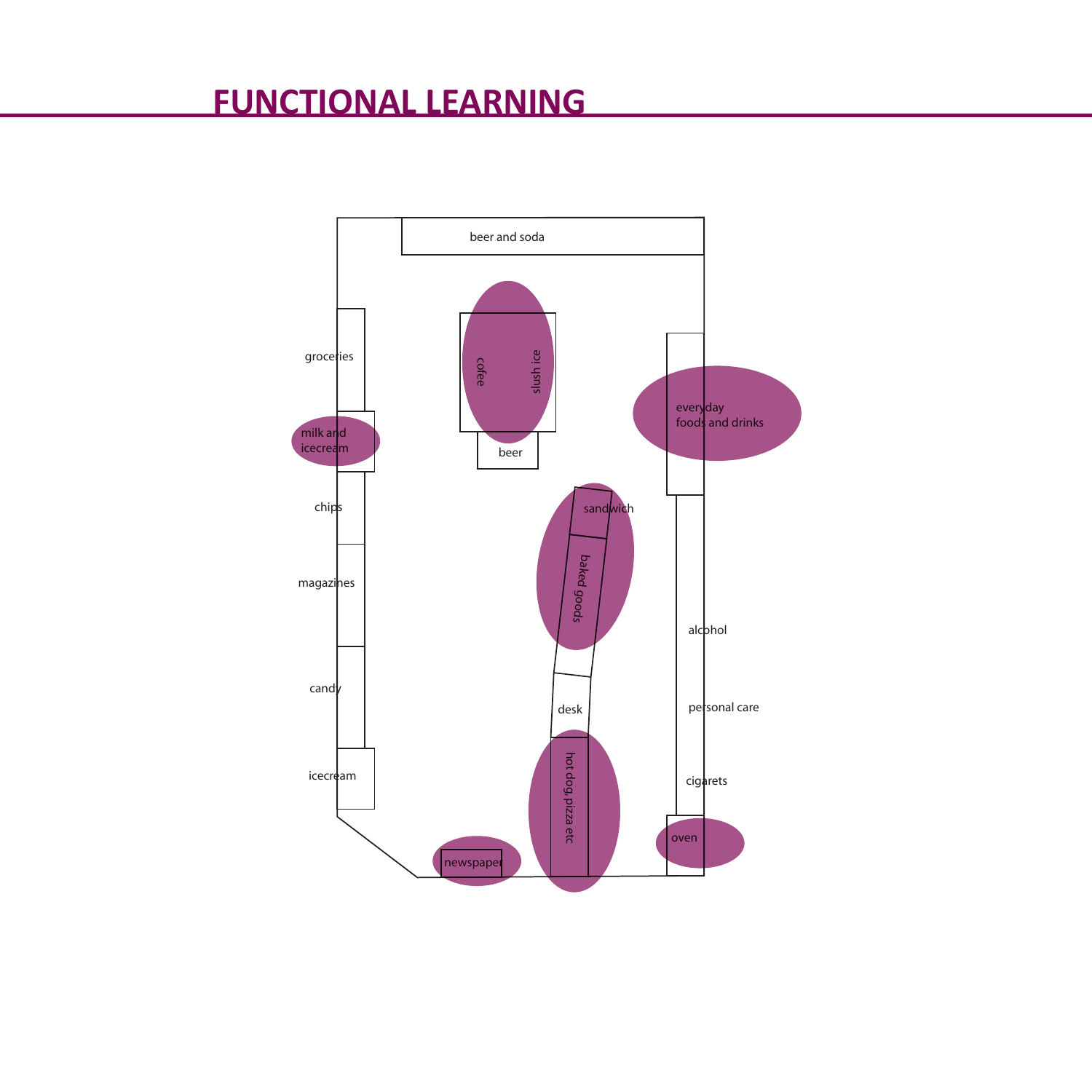

As explained in the section on information, the workplace provides two types of information for the employee to learn. To elaborate on what type functional information could be, some examples are given here, together with a plan of the stores, to give an impression of where in the store the employees get this type of information.

This information includes:

- Checking expiration dates on products like milk, yoghurt and other perishable foods, and making sure they are sold before they expire.
- Making sure that the temperature is right in the refrigerated counters and the refrigerators.
- Follow rules about cleaning the oven, coffee and Slurpee machines, and areas were food is prepared etc.
- Hygiene rules when handling baked goods, or foods like hot dogs and pizza slices.
- Making sure that there are no old newspapers on the news stand •
- Etc. •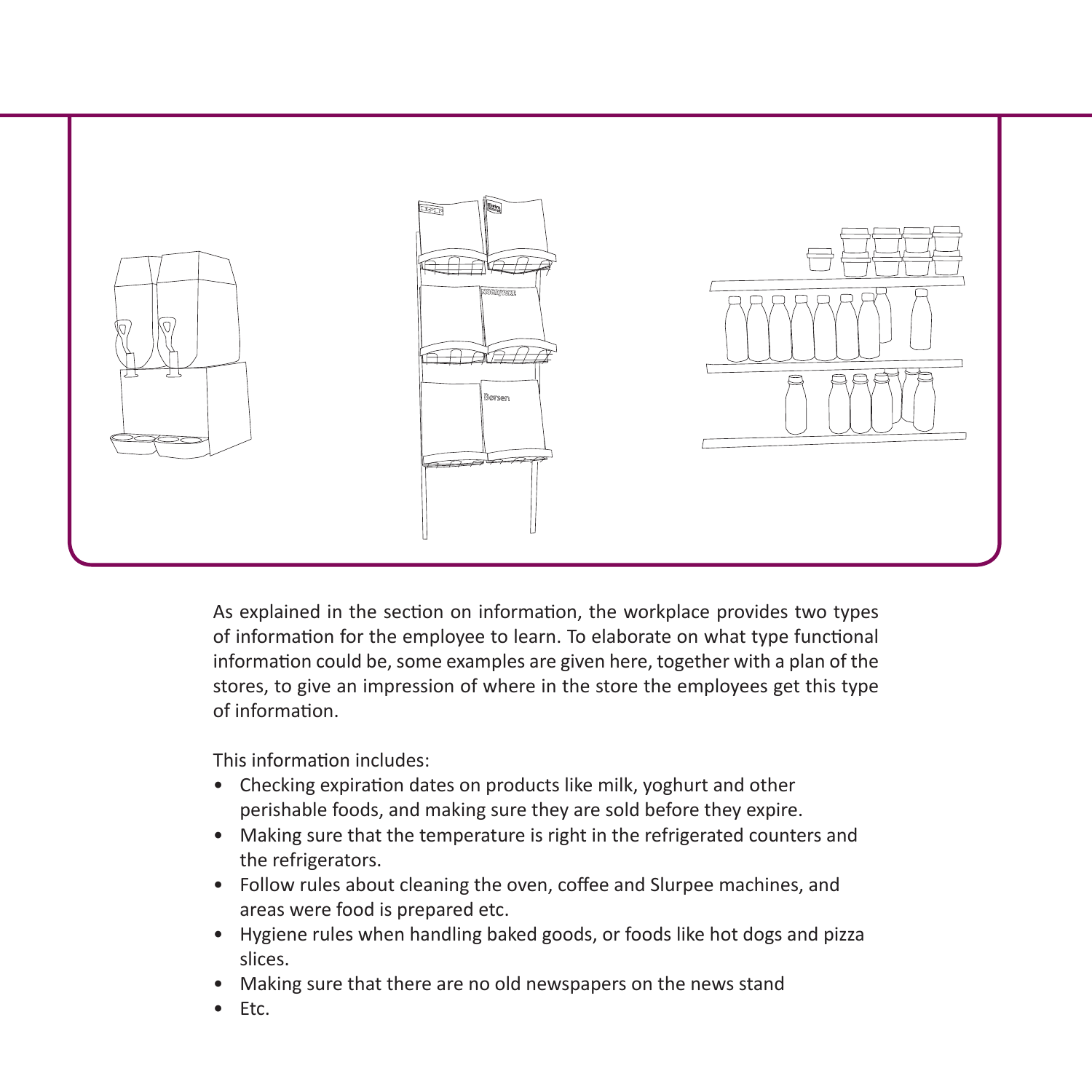#### **FUNCTIONAL LEARNING**



The employee comes to work in the 7-eleven store



He picks up a PDA and enters it with a username and password



The employee walks around in the store doing the everyday things needed to keep the store running. The PDA picks up a signal from an area in the store, and gives a signal to the employee.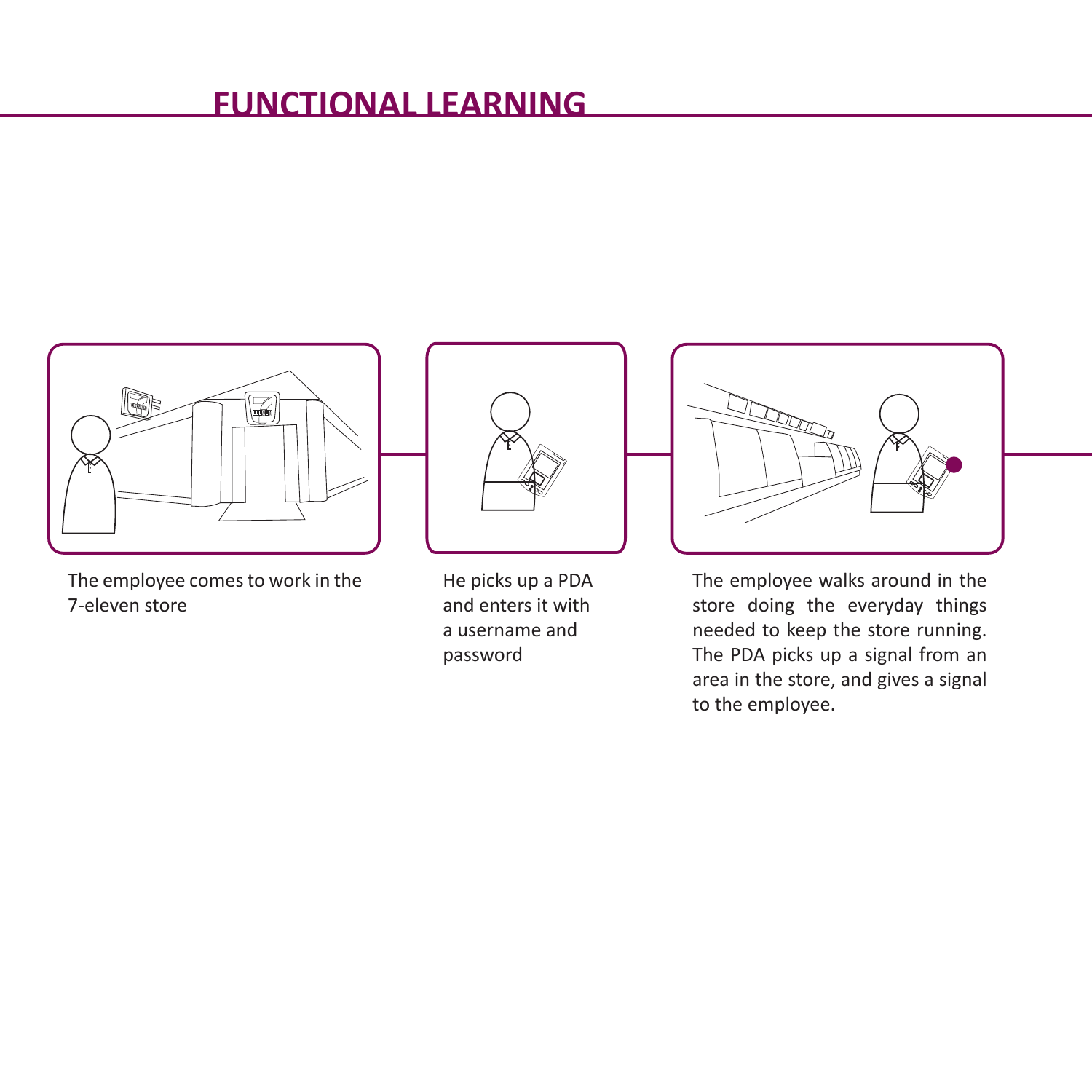



The PDA tells the employee that the signal is from the area with the slush ice machines

The employee walks over to that area and gets further information from the PDA





In this area he needs to remember to fill up the cup holder so the customer has a container for the slush ice. He needs to check if the temperature is right, that the drink is cold enough. And if there is not enough ice or drink in the machine he needs to refill it. After doing the tasks, the PDA remembers telling the employee about this area. It can be preset to tell the employee a couple of times, if it is necessary to explain it more times for it to become a routine for the employee.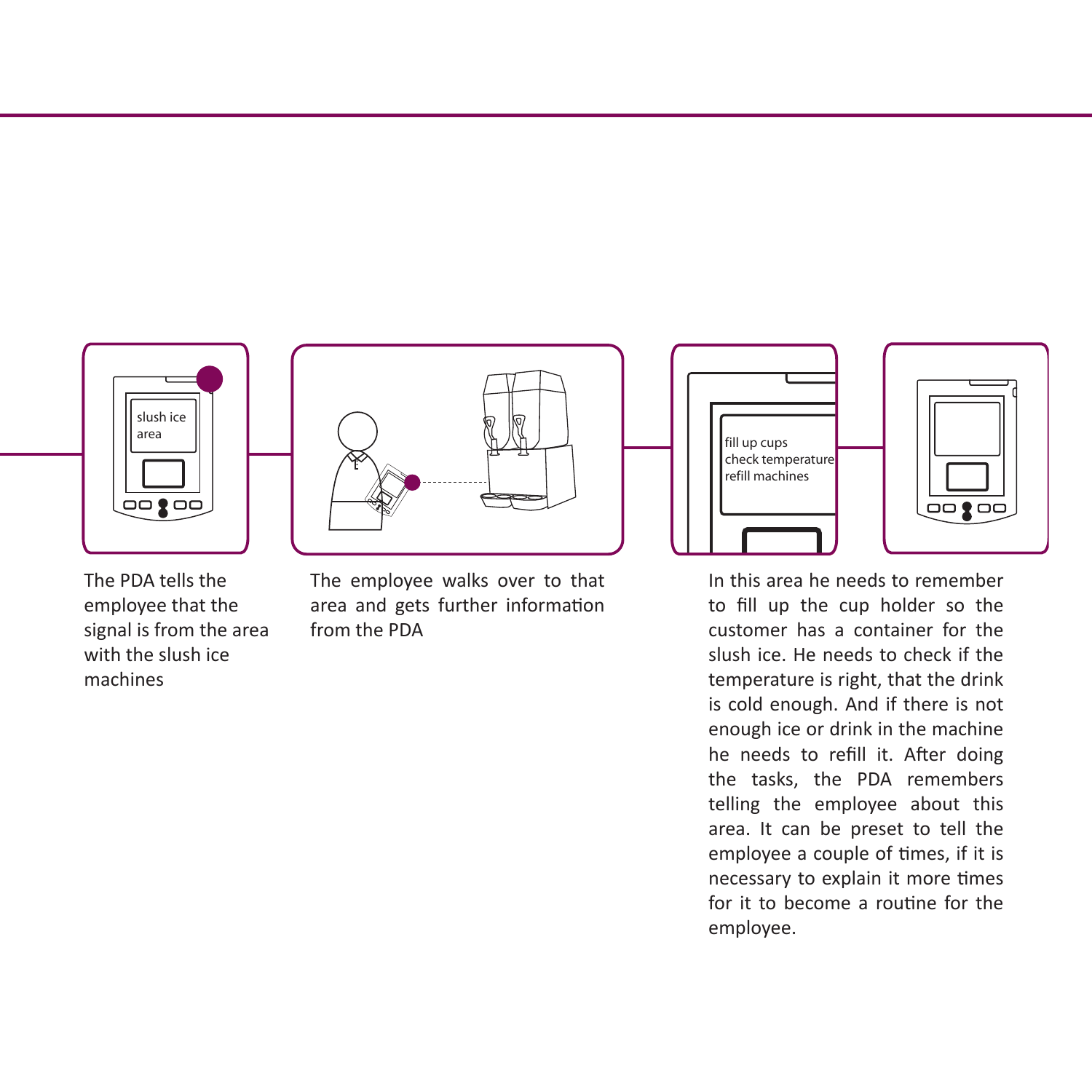The practical learning contains more social related information. It includes the 7 eleven community, where the employee is able to get information or news from headquarters or managers, or ask questions or get advice from other employees in other stores, or actors in the service. It holds information about 7-eleven identity and how to show the right 7-eleven behaviour when providing service in stores, what to do, and what not to do.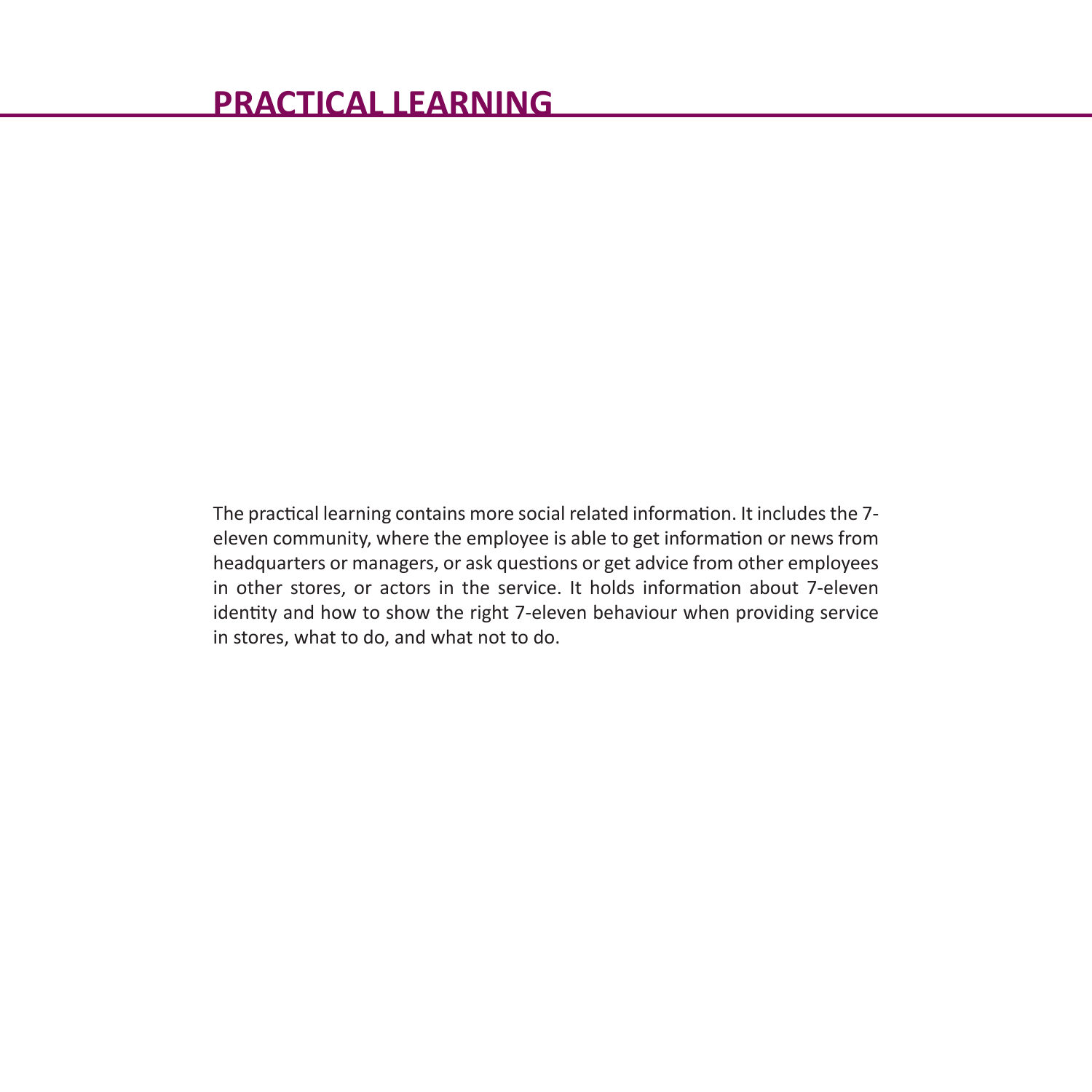

ė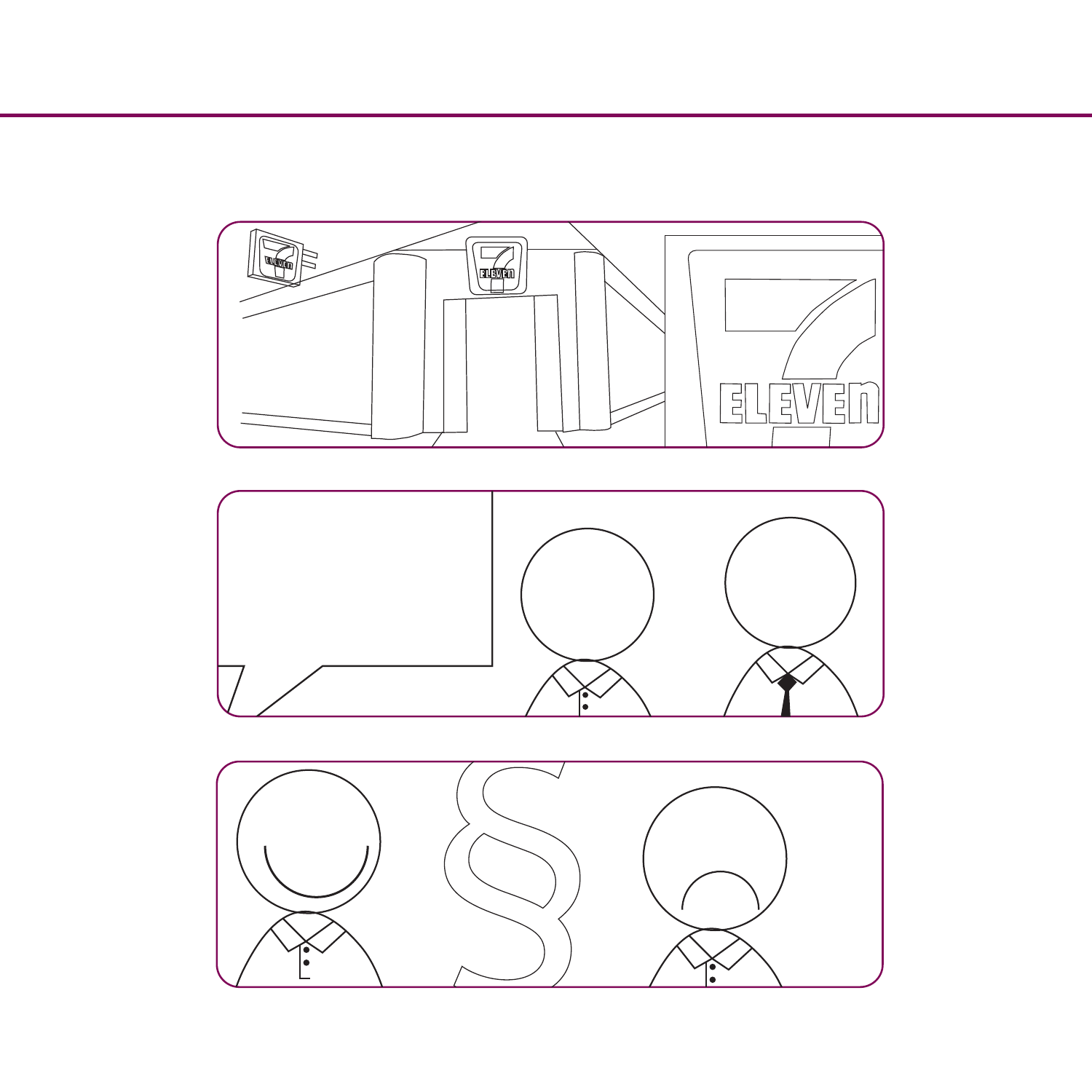# **PRACTICAL LEARNING**



?





He takes the PDA and types the word Slurpee.

The employee comes to work in the 7-eleven sto

While doing the work he runs into the product Slurpee and realize that he does not know a lot about the product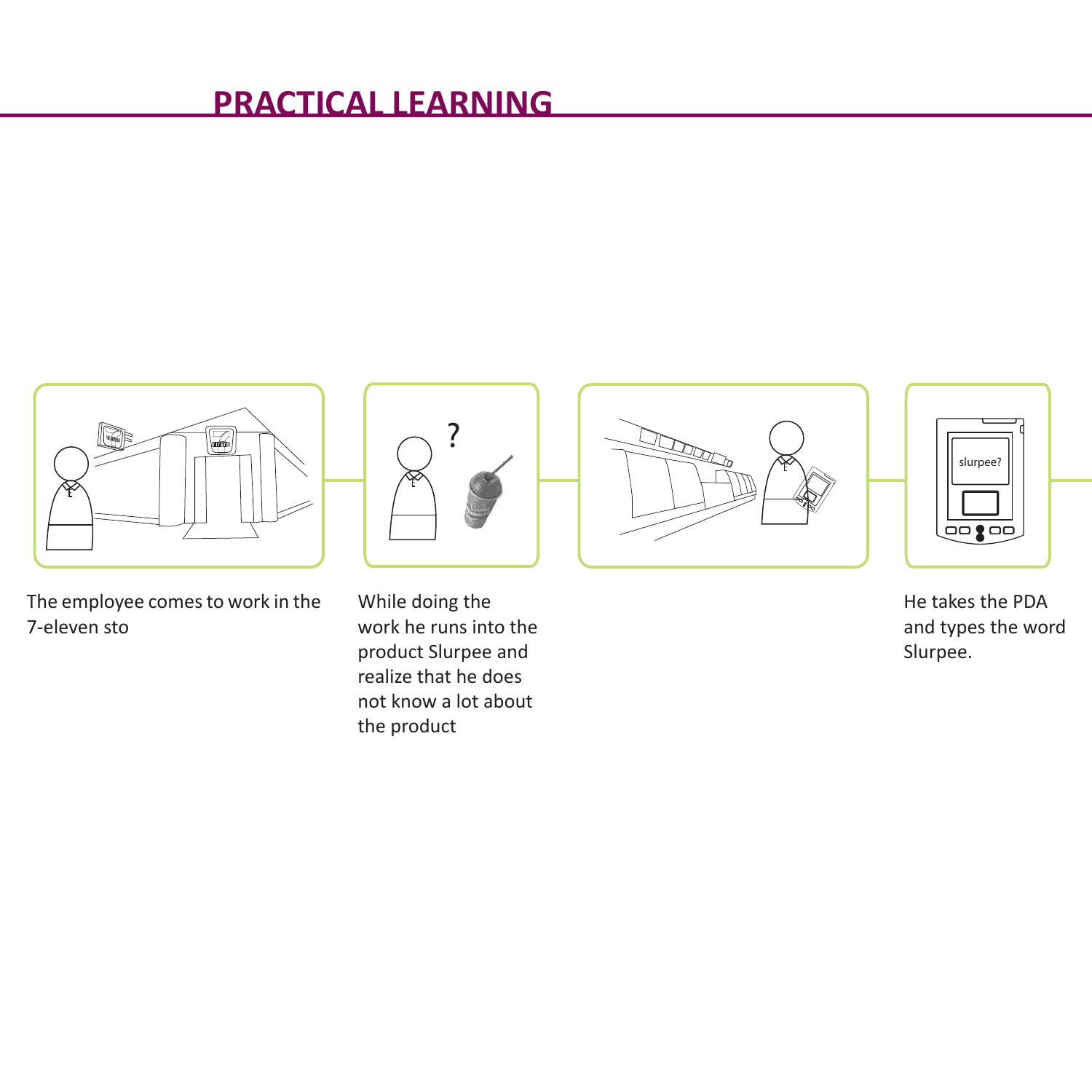

There are now different options for the employee to choose from. Does he want to go to the index, containing information typed in by the company? Does he want to go to the message board and type in a question about the product? Or he could send a message to the store manager or an employee in another store



He chooses to go to the index and search under products in the menu. The PDA now comes up with information concerning the Slurpee products

Now the employee is able to have a dialog with customers surrounding the product. This gives him confidence, which appears in the way he talks about the product, which then can end up in him selling more of that product.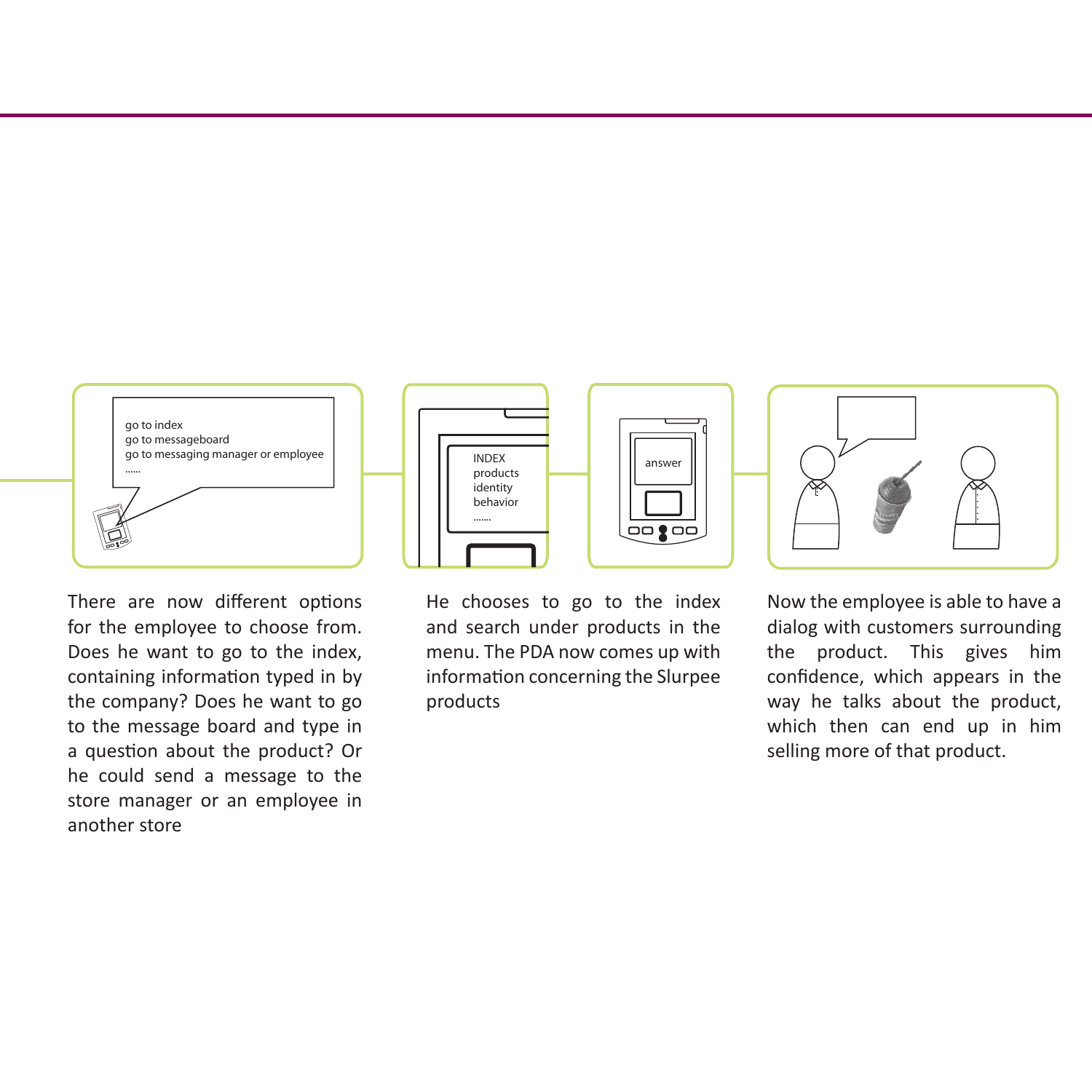#### **PRACTICAL LEARNING**







The employee comes into the 7 eleven store to work

He is standing by the roasting surface and roasting some sausage to sell to customers

In an inattentive moment, the sausages get burned and start getting black. Because the employee is relatively new in his job, he does not know what to do.

He takes the PDA to search for a solution to his problem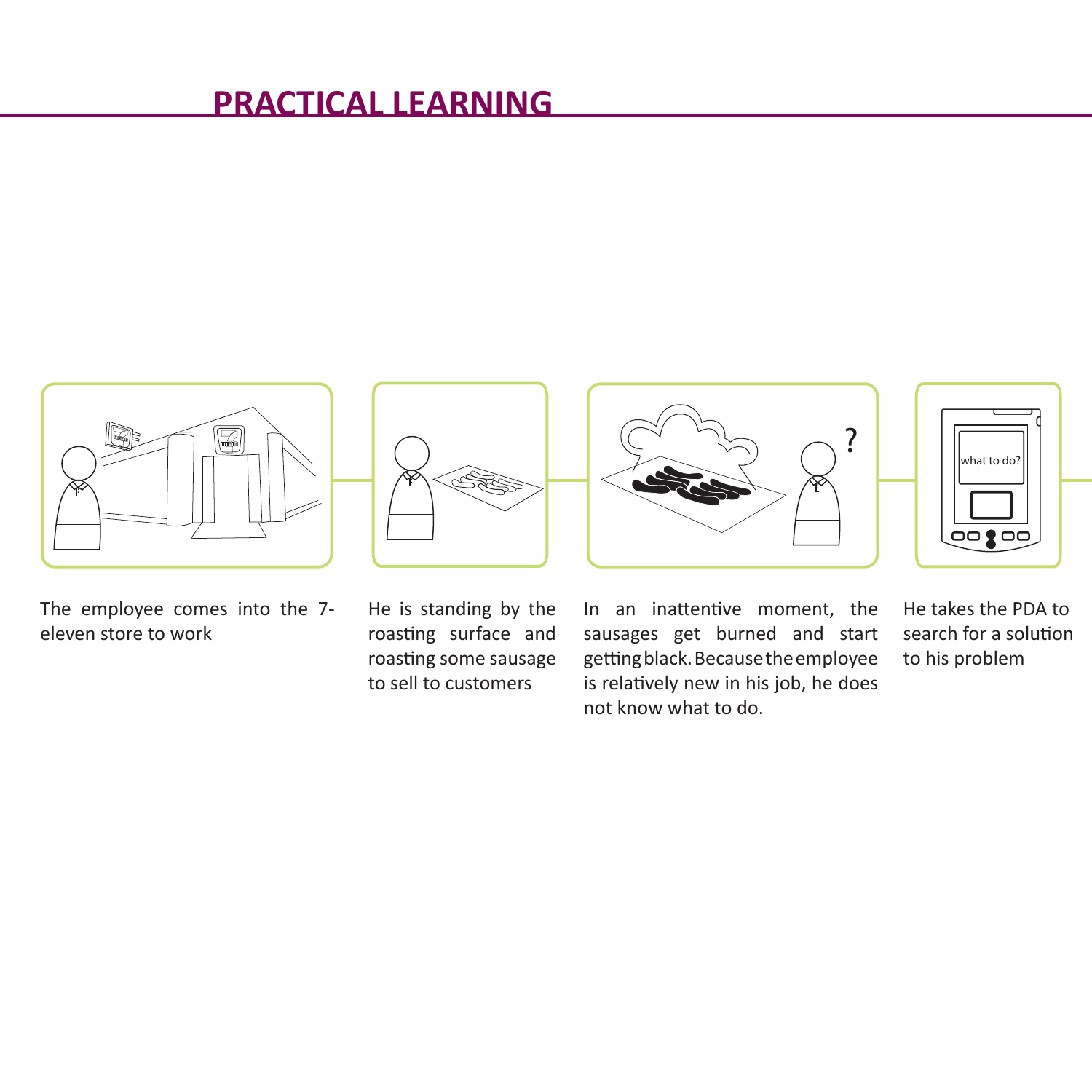





There are now different options for the employee to choose from. Does he want to go to the index, containing information typed in by the company? Does he want to go to the message board and type in a question about the product? Or he could send a message to the store manager or an employee in another store

He chooses to send a message to an employee

The employee answers and gives him tips on how to do it better next time and avoid the sausages burning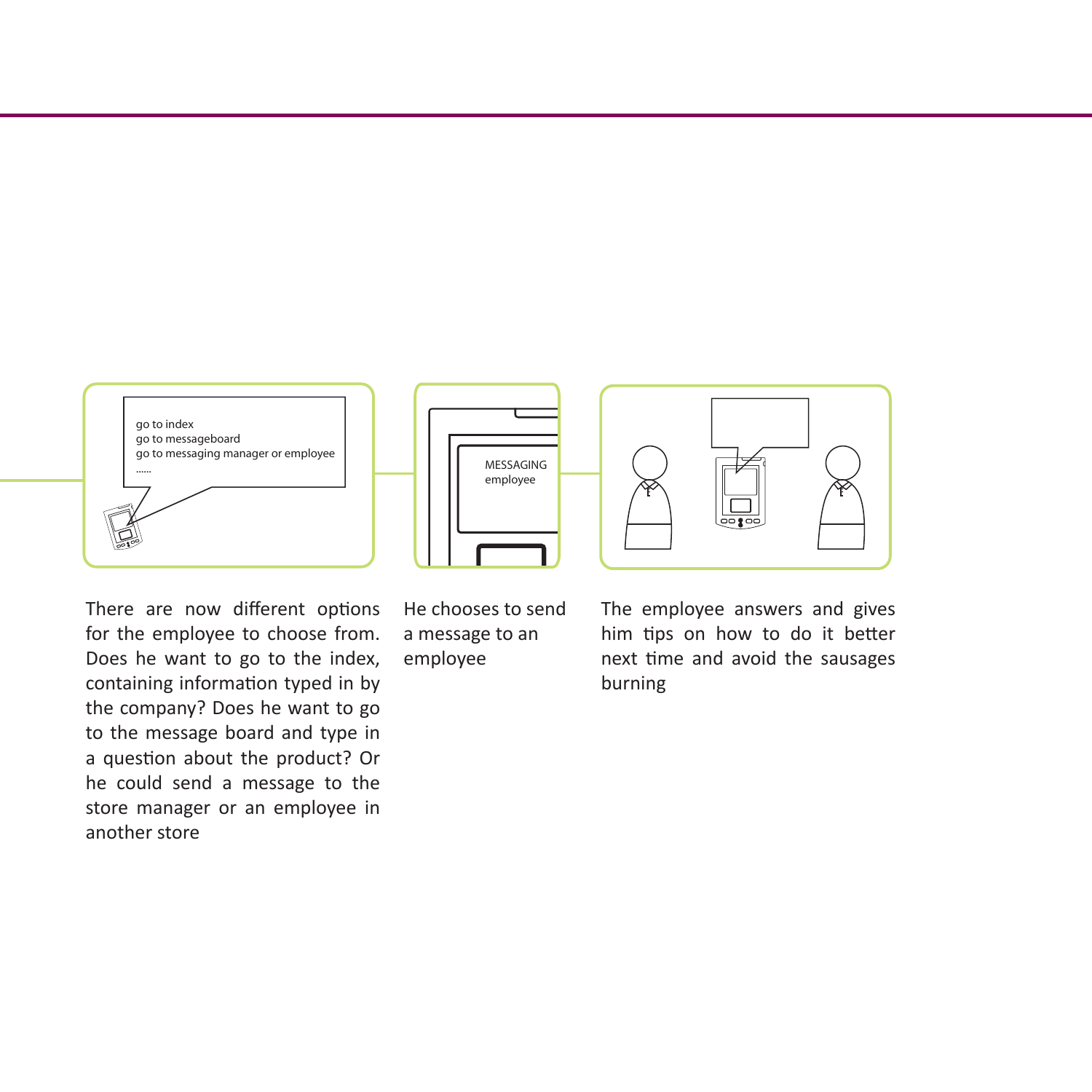### **SYSTEMIC MAP**

The illustration on the following page maps out how the different actors in the service are connected to the products of the service. In this case the products are the PDA, computer and the workplace.

Edvantage is seen as the service provider, and 7-eleven as a concern is the recipient of this service. 7-eleven makes sure that the service comes out to the different stores around Denmark, and also have to provide the stores with PDAs for the service to function, and the learning to happen as it is thought. The computer is still a part of the store, and together with the workplace they are the primary provider of functional information and learning. Employees in the particular store, and from other stores offer the practical information and the social interaction, as does the store manager. The two types of learning al goes to the PDA, which then delivers it to the new employee that needs to learn about working in 7-eleven.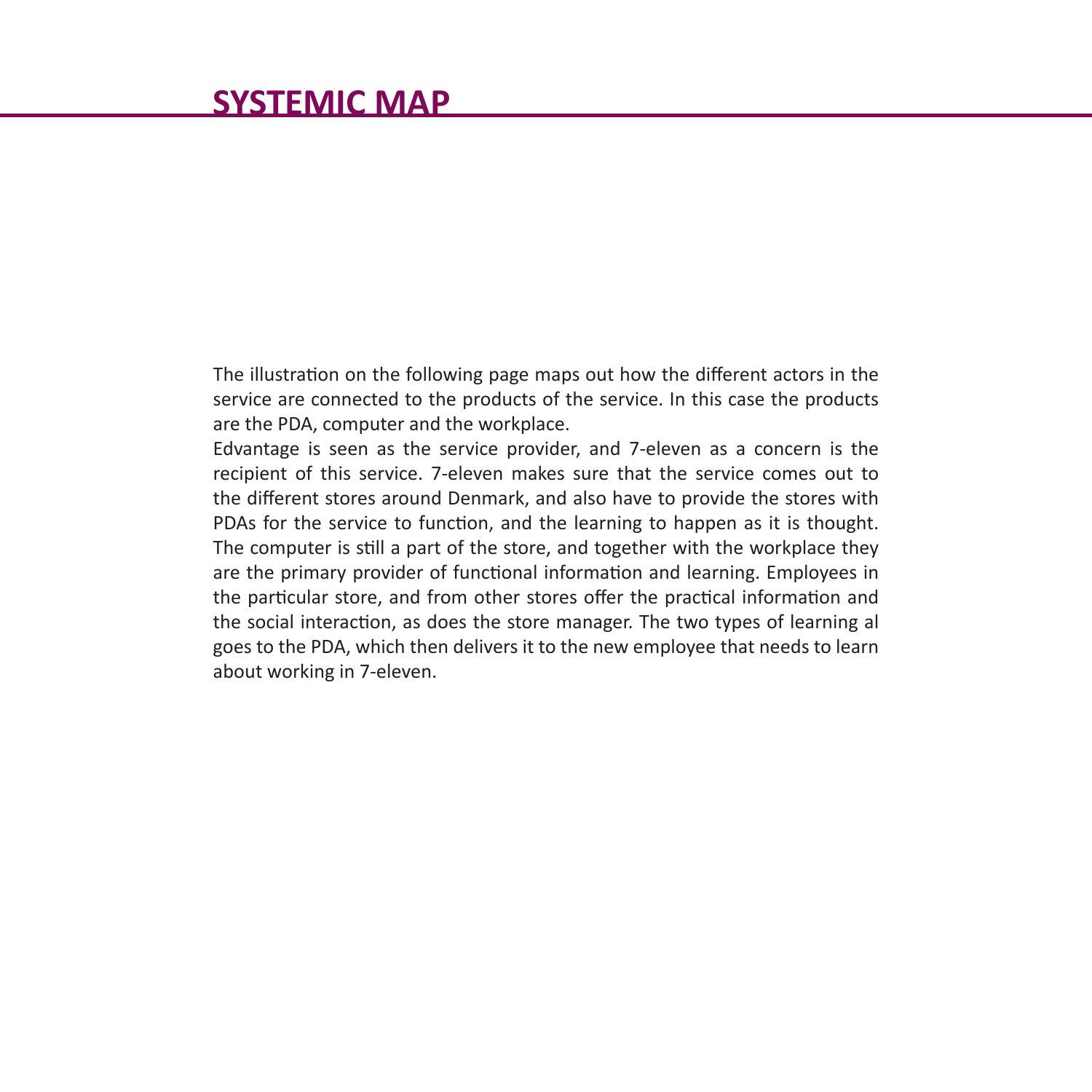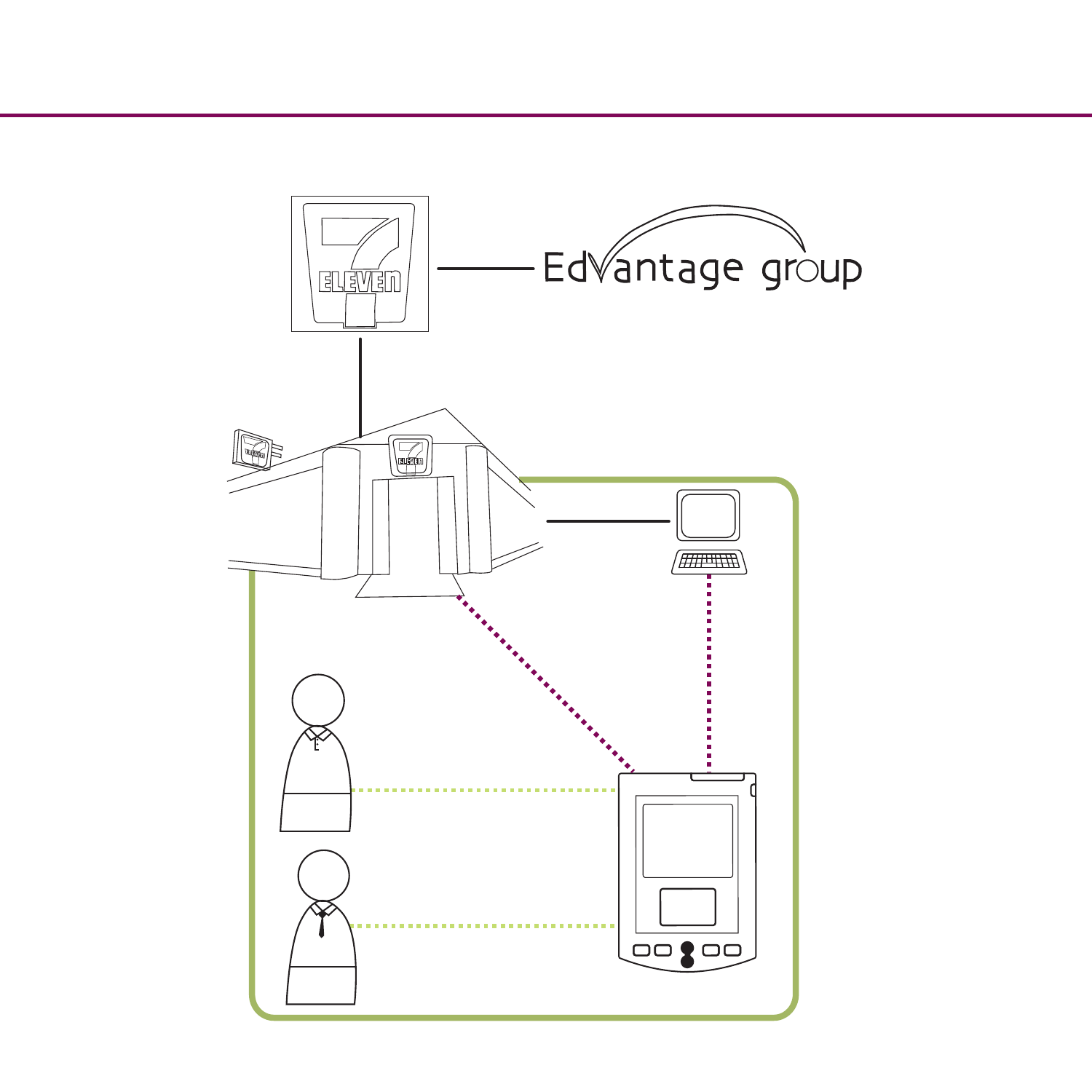# **FUTURE SCENARIO**

This scenario is created to see how the service can be useful in the future. It is based upon how rapidly the technology of RFID is developing. All research is pointing in the direction that more and more products in the future will contain RFID tags, which will make it easier for stores to supervise individual products.



The employee comes to work in a 7-eleven store

picks up a PDA and enters it with a username and password



The employee walks around in the store doing the everyday things needed to keep the store running. The PDA picks up a signal from an area in the store, and gives a signal to the employee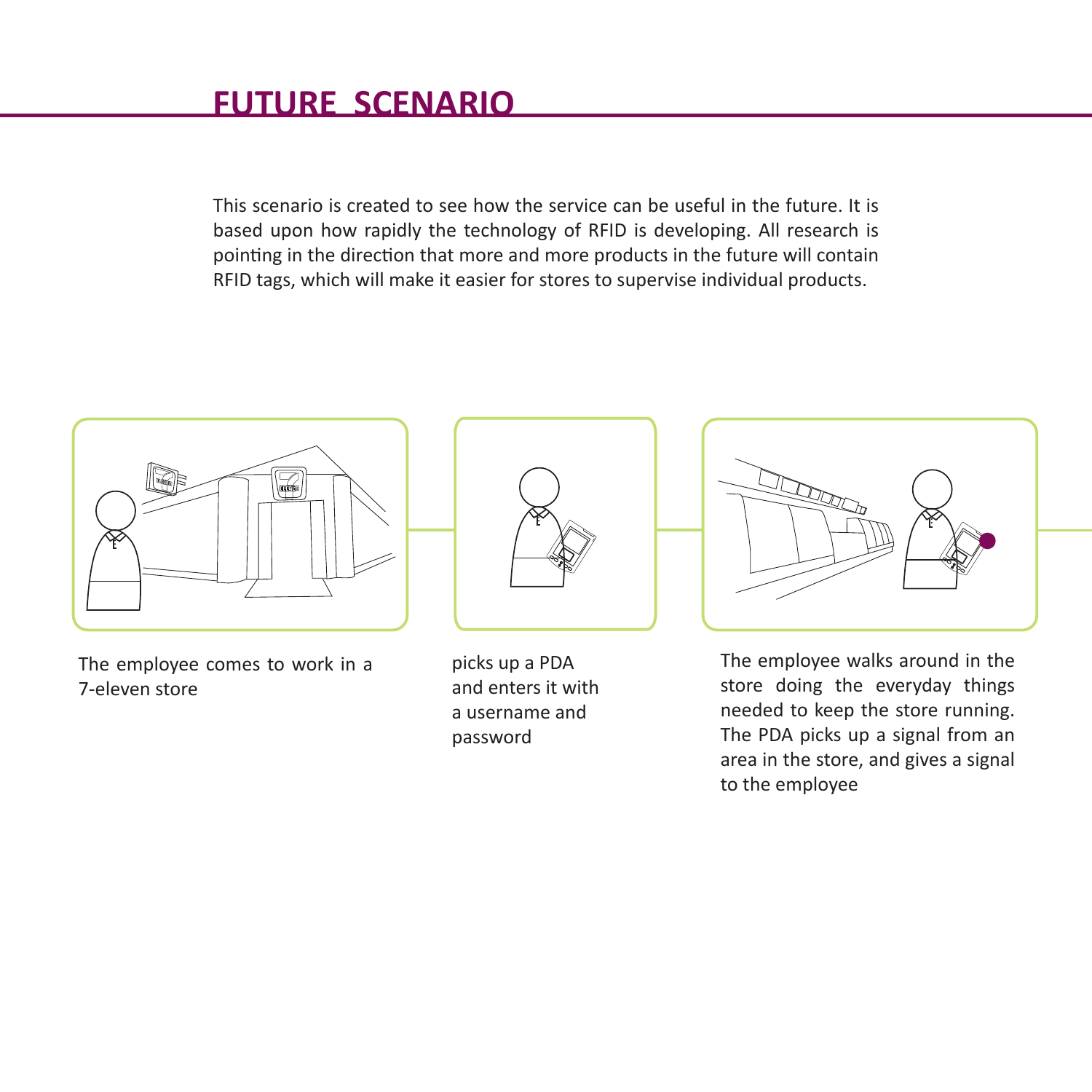

The PDA tells the employee that the signal is coming from a milk carton

Then the PDA gives specific information on that milk. That it needs to be stores at 5 degrees, where, that it expires in two days and other important information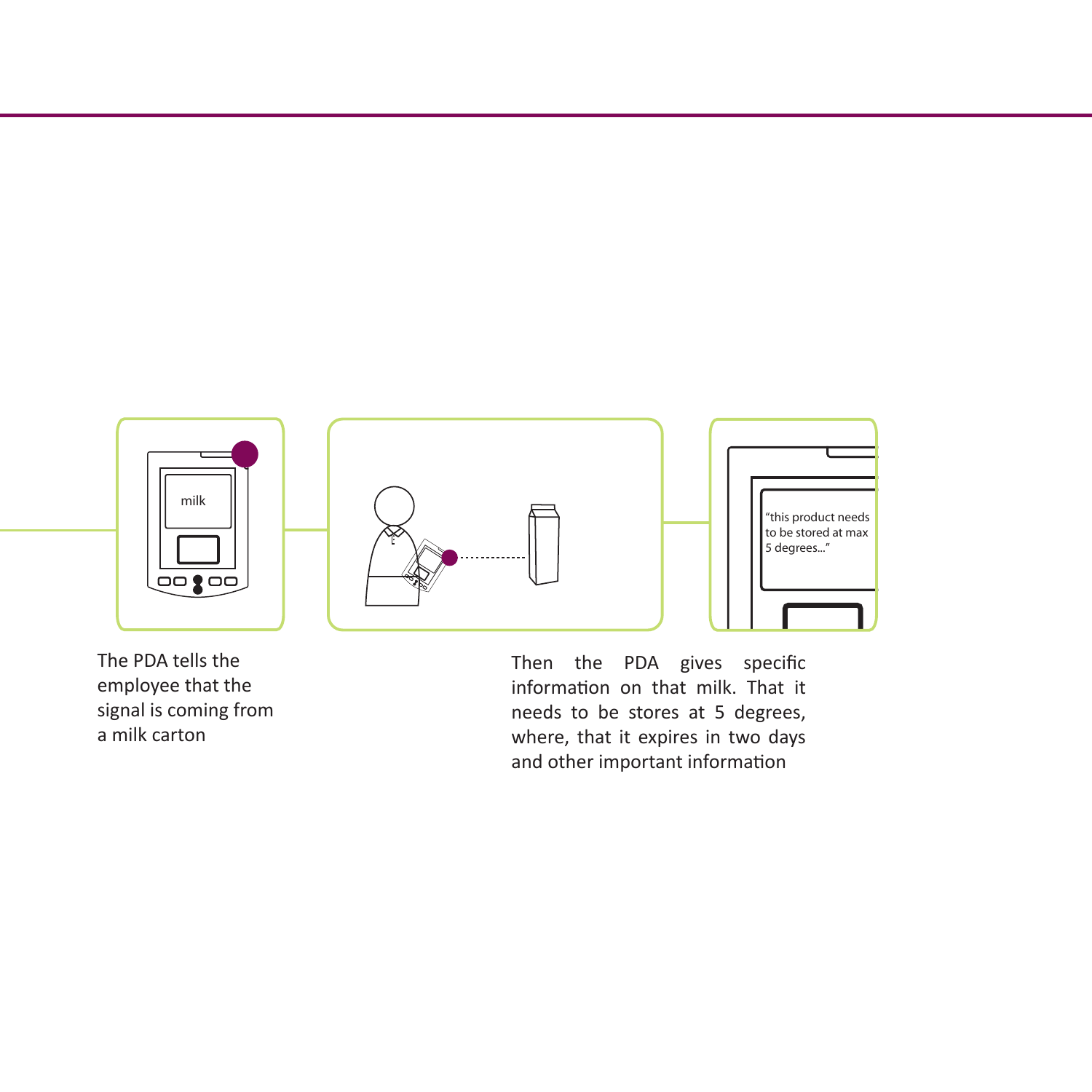The time line below is an estimation on how much time is used on the two types of learning in the first couple of days and in the following weeks. It is made from a perspective of a twenty-four hour day, even though a shift is not twenty-four hours long. And then a five hour span is taken out, to show how much time of a twenty-four hour day would approximately be spend on learning from the PDA. The first couple of days, when the employee is new in his job, a lot of time is spend on functional learning, getting to know the store, its products and structure. Also the practical learning takes up some time, because they need to learn about 7 eleven amongst others. After a while of employment, the learning evens out, only taking up a small part of the employee's day. The practical information is kept at an even level because of the social aspect.